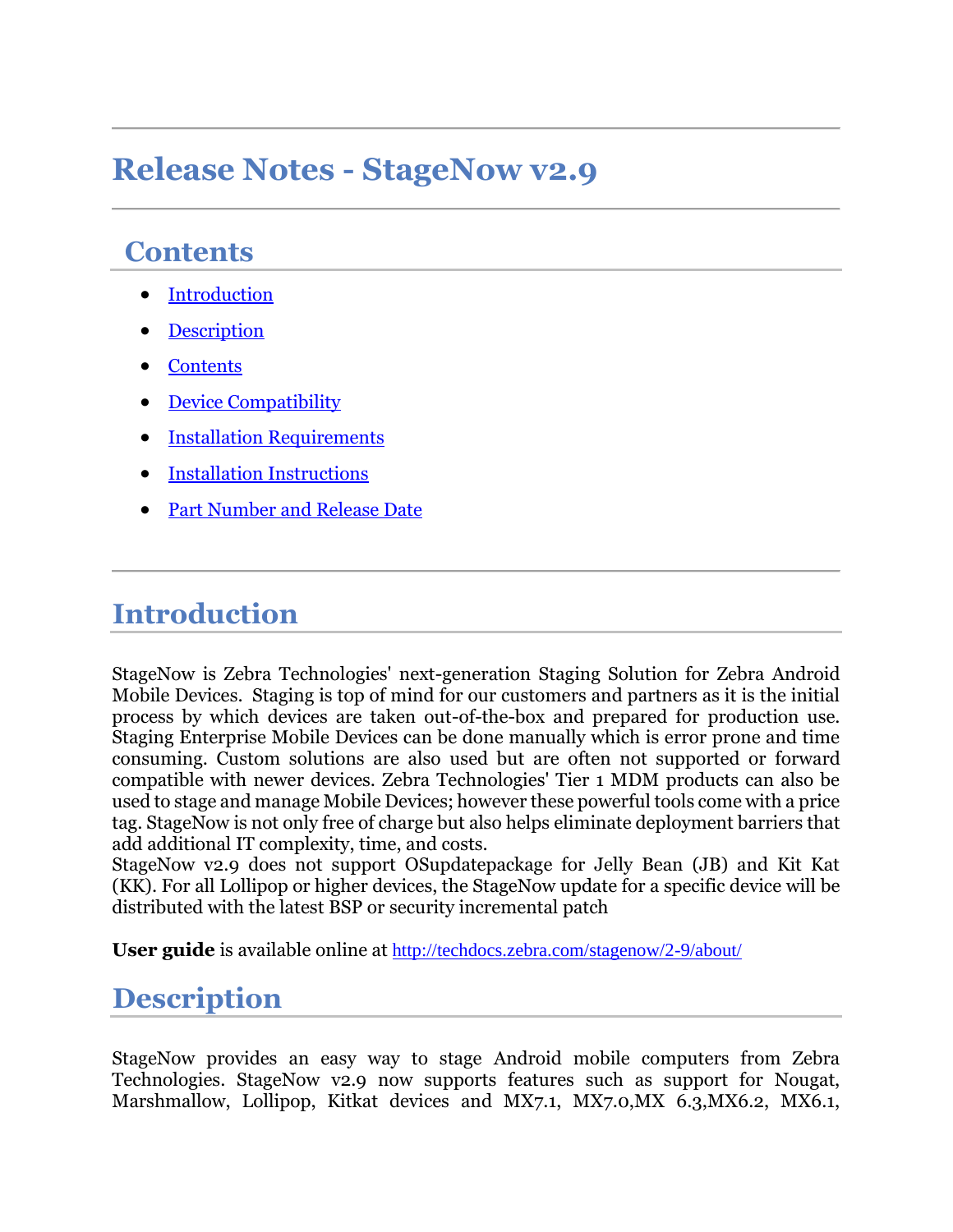MX6.0, MX5.2,MX5.1 software update, exporting profiles for MDM, enrolling for MDM, seamless upgrade from 2.1,2.4 versions to latest. These features are supported in addition to previous released features like Audio staging, support for MX4.3,4.4,5.0, 5.1,6.0,6.1,6.2,6.3, 7.0 and 7.1 connection of the device to network, configuration of device settings and security, performing OS Updates, Install and Launch Applications, wipe and reset device, or enroll MDM by simply creating and Scanning Staging barcodes or NFC Tags. The application can be downloaded for free and installed on any Windows 7 PC with no pre-requisite software — no need to purchase, locate, license or install other components

<span id="page-1-0"></span>The following features are added for StageNow 2.9

- Added GUID and PID implementation for Data Analytics.
- EULA Implementation.
- Added support for MX 7.1 which adds functionality to the following setting types for devices:
	- o License Manager new feature
		- Added new feature to perform license management operations such as configure license source, license activation etc.
	- o Display Manager new feature
		- Added ability to control display blanking.
	- $\circ$  Key Mapping Manager Bug fix
		- Added macro keys, brightness keys and keyboard as options
	- o Wireless Manager new feature
		- Added ability to select antenna to use for both WiFi and Bluetooth.
	- o Power Manager -new feature,bug fix
		- Added ability to select ports and specify port action.
		- Added ability to select the Heater and specify heater action
		- Added ability to configure auto power options
		- Added ability to disable GMS Welcome Screen on Enterprise Reset
		- Added ability to specify the temperature at which the heater should turn ON or OFF
	- o UI Manager-new feature
		- Added ability to enable/disable Navigation Bar.
		- Added ability to enable/disable Recent App button.
	- $\circ$  Wi-Fi-bug fix
		- Added ability to enable/disable Wireless Network Management (802.11v).